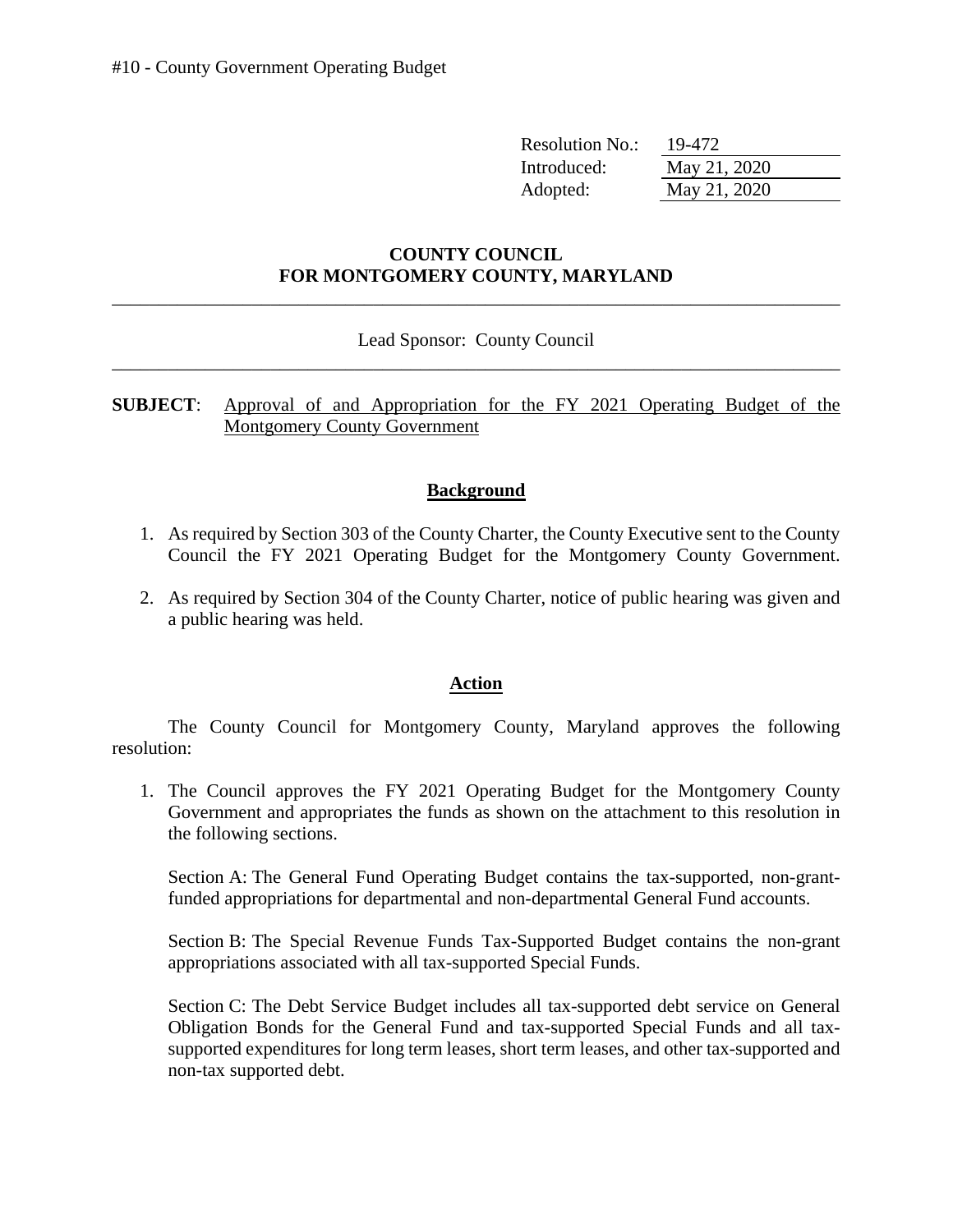- a) Council approval is not required to substitute the non-County funds for County funds. In this case, there is no change in the appropriation.
- b) Council approval is required to increase the appropriation. The Council may decide to substitute non-County funds for County funds instead of increasing the appropriation.
- 14. When the County Government receives official notice that government aid or grant funds will be less than was budgeted for a program:
	- a) Council approval is required to substitute County tax-supported funds for non-County funds. In this case, there is no change in appropriation.
	- expenditures in an affected program to offset any loss of non-County funds. A reduction of 10% or less from the amount estimated in the FY 2020 approved budget for any grant or specific source of government aid may be reported through the report required in paragraph 11(c) of this resolution. b) The Executive must report to the Council any recommendation to reduce
- of Urban Search and Rescue Team activities may be appropriated through a transfer from paragraph 11. In order to use this method of appropriation, the County Executive or a 15. For FY 2021, funds for Federal Emergency Management Agency (FEMA) reimbursements the Future Federal, State, or Other Grant Non-Departmental Account as provided in designee must forward a copy of each FEMA authorization letter to the Council President within 5 working days after the County receives the FEMA authorization.
- paragraph 11. In order to use this method of appropriation, the Executive must forward to the Council President a copy of a contract, memorandum, or letter from a Federal agency 16. For FY 2021, reimbursement payments from the Federal government for providing security through the Police Department on an overtime basis may be appropriated through a transfer from the Future Federal, State, or Other Grant Non-Departmental Account as provided in authorizing the County to provide such security. The Department must specify the amount of reimbursement funding, and the contract, letter, or memorandum must be forwarded within 5 working days after the County receives the authorization.
- emergency response or assistance by Montgomery County departments or offices may be Non-Departmental Account as provided in paragraph 11. In order to use this method of appropriation, the Executive must forward to the Council President a copy of the contract, 17. For FY 2021, reimbursement payments from Federal, state, or local governments for appropriated through a transfer from the Future Federal, State, or Other Grant memorandum, or letter from the Federal, state, or local agency authorizing the County to provide the requested assistance. The Executive must specify the amount of reimbursement funding and must forward the contract, letter, or memorandum within 5 working days after the County receives the authorization.
- 18. In Resolution No. 19-442, adopted May 5, 2020, the Council expressed its intent to reject the funds necessary to implement the increases in appropriations over FY 2020 levels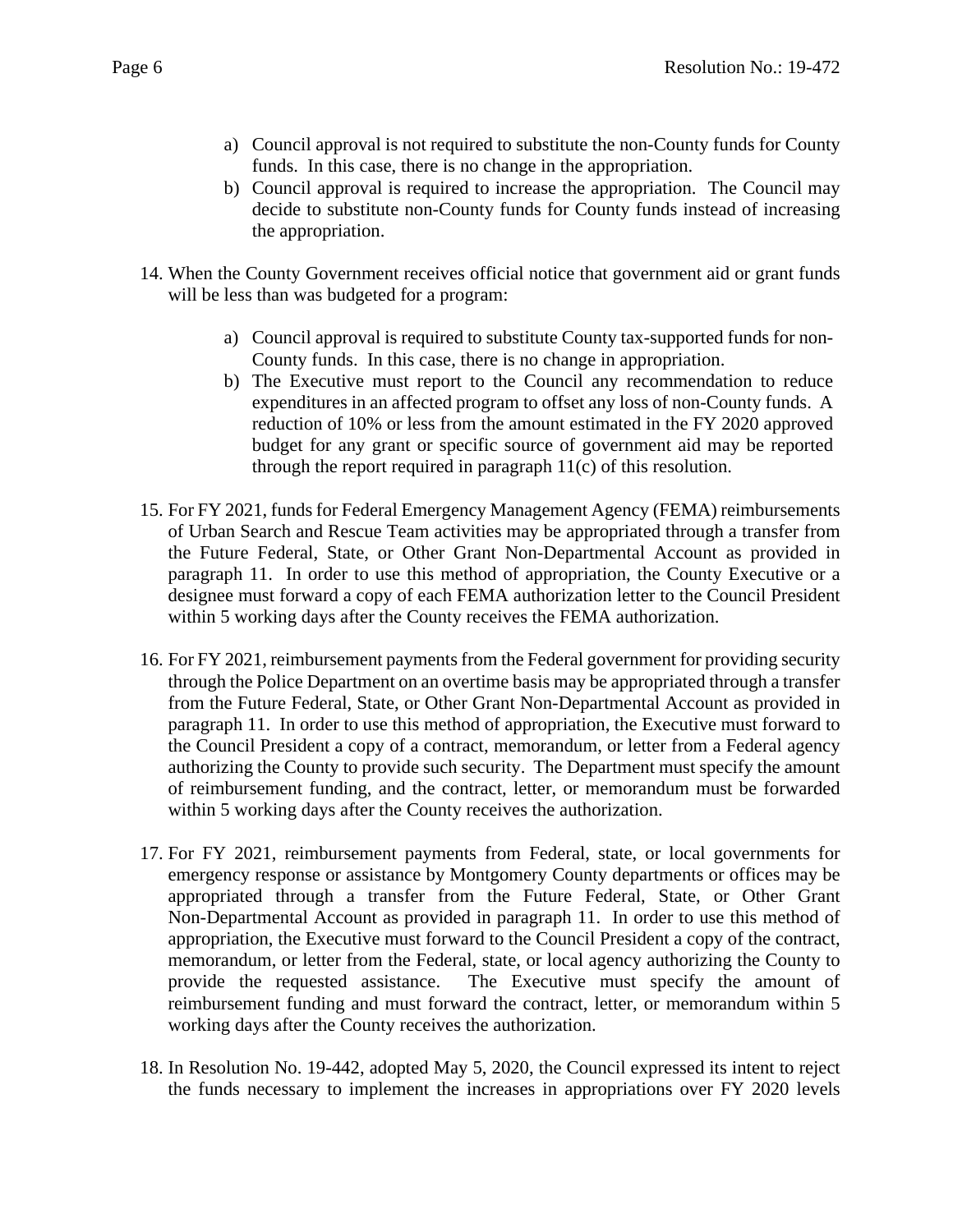of Police , Lodge 35 for July 1, 2020 through June 30, 2023. The Executive submitted a funding for the for the increases required by the following provisions for FY 2021. contained in the first year of the collective bargaining agreement with the Fraternal Order renegotiated Agreement on May 12, 2020 that would delay, but not decrease, any increases in wages and benefits. The Council rejected the renegotiated provisions on May 13, 2020. This resolution appropriates funding at the FY 2020 levels and does not appropriate

- (a) 1% GWA after July 1, 2020.
- (b) 3.5% service increments for all eligible members on their anniversary date.
- (c) An additional 3.5% salary adjustment for employees who are not at the top of grade.
- $(d)$ 3.5% longevity increments for eligible employees.
- (e) Cell phones issued to all bargaining unit members.
- (f) Expansion of non-official use of personal patrol vehicle and to and from vehicles to within 15 miles of a County border.

vision, long-term disability, and life insurance provisions as described in paragraph 31. This resolution appropriates funds in FY 2021 for the medical, dental, prescription drug, This Resolution appropriates funds in FY 2021 for retirement benefits as required by law.

- contained in the first year of the collective bargaining agreement with Local 1664, 19. In Resolution No. 19-444, adopted May 5, 2020, the Council expressed its intent to reject the funds necessary to implement the increases in appropriations over FY 2020 levels Montgomery County Career Fire Fighters Association of the International Association of Fire Fighters, AFL-CIO for July 1, 2020 through June 30, 2022. The Executive submitted a renegotiated Agreement on May 12, 2020 that would delay, but not decrease, any increases in wages and benefits. The Council rejected the renegotiated provisions on May 13, 2020. This resolution appropriates funding at the FY 2020 levels and does not appropriate funding for the increases required by the following contract provisions for FY 2021.
	- $(a)$ 2.25% general wage adjustment for all bargaining unit members on the first pay period after August 1, 2020.
	- (b) 3.5% longevity increment for eligible bargaining unit members with 20 or 24 years of service.
	- anniversary date. (c) 3.5% service increments for all eligible bargaining unit members on their
	- (d) Dedicated \$65,000 for tuition assistance.
	- (e) Increase in extra assignment pay for certain positions.
	- (f) Increase in special duty differential for members assigned to the ECC.

 vision, long-term disability, and life insurance provisions as described in paragraph 31. This resolution appropriates funds in FY 2021 for retirement benefits as required by law. This resolution appropriates funds in FY 2021 for the medical, dental, prescription drug,